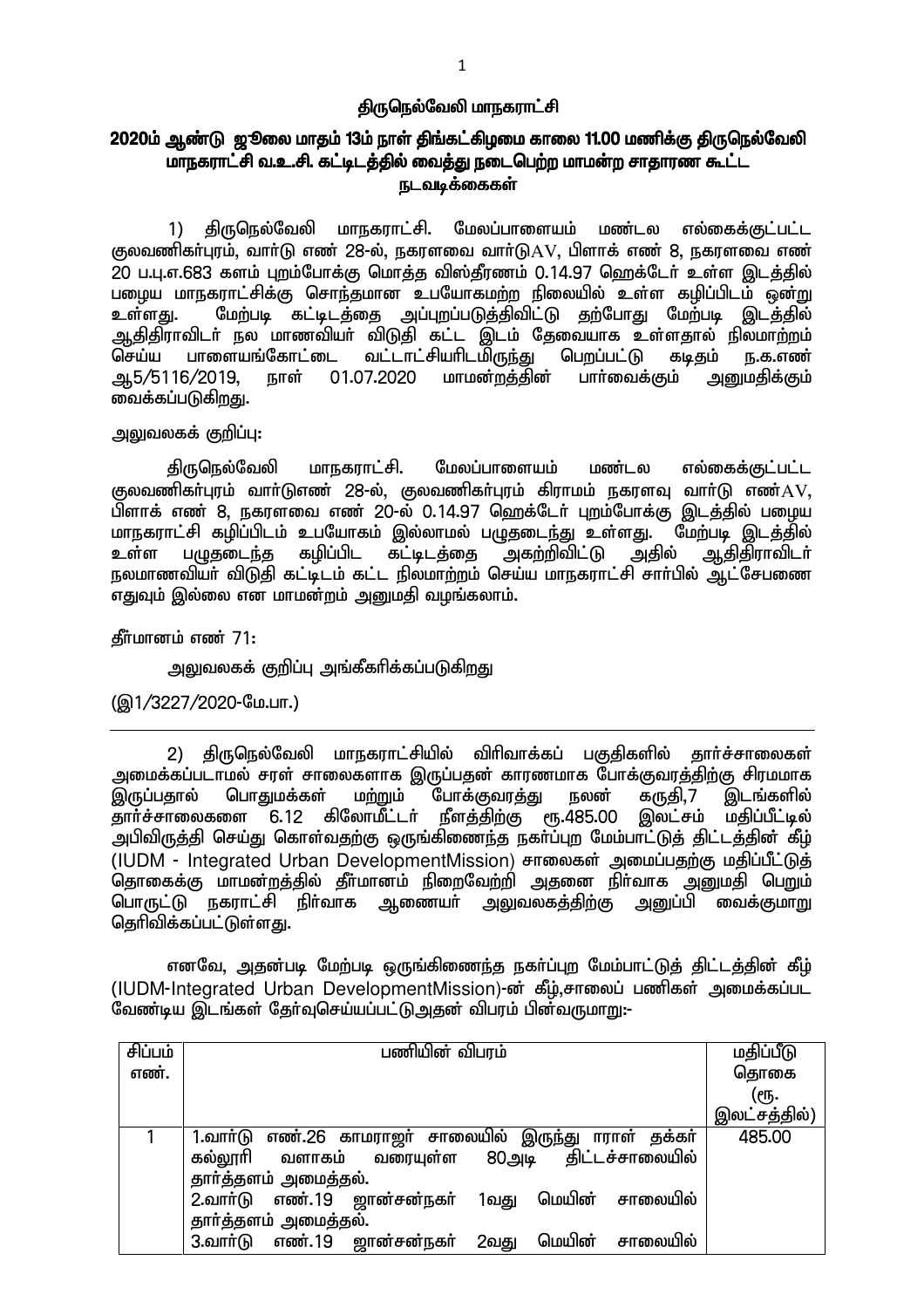| தாா்த்தளம் அமைத்தல்.                                  |             |             |            |  |
|-------------------------------------------------------|-------------|-------------|------------|--|
| 4.வாா்டு எண்.19 ஜான்சன்நகா்                           |             | 4வது மெயின் | சாலையில்   |  |
| தார்த்தளம் அமைத்தல்.                                  |             |             |            |  |
| 5.வாா்டு எண்.47 கக்கன்ஜி நகா், கைவினைஞா் நகா் மற்றும் |             |             |            |  |
| தங்கலெட்சமி நகரில் தார்த்தளம் அமைத்தல்.               |             |             |            |  |
| 6.வாா்டு எண்.50 அமராவதிநகா் பகுதிசாலையில் தாா்த்தளம்  |             |             |            |  |
| அமைத்தல்.                                             |             |             |            |  |
| 7.இராமையன்பட்டி                                       | உரக்கிடங்கு | சாலையில்    | தார்த்தளம் |  |
| அமைத்தல்.                                             |             |             |            |  |
|                                                       |             |             |            |  |

மேற்கண்ட அட்டவணையில் குறிப்பிட்டுள்ள 7 எண்ணம் இடங்களில் ரூ.485.00 இலட்சம் மதிப்பீட்டில் ஒருங்கிணைந்த நகர்ப்புற மேம்பாட்டுத் திட்டத்தின்கீழ் (IUDM -Integrated Urban Development Mission)-ன் கீழ் தார்ச்சாலைகள் அமைப்பதற்கு,<br>தமிழ்நாடு ஒளிவுமறைவற்ற ஒப்பந்தப்புள்ளி சட்டம் மற்றும் விதிகளின்படி தமிழ்நாடு ஒளிவுமறைவற்ற ஒப்பந்தப்புள்ளி சட்டம் மற்றும் .<br>அனுமதிக்கப்பட்டுள்ள தொகை ரூ.485.00 இலட்சம் மதிப்பீட்டில் சிப்பம் முறையில்  $\tilde{\mathbb{B}}$ றைவேற்றி கொள்வதற்கு மாமன்றத்தின் பார்வைக்கும் அனுமதிக்கும்.

<u>அலுவலகக்கு</u>றிப்பு:

பொருளில் குறிப்பிட்டுள்ளவாறு, திருநெல்வேலி மாநகராட்சியில் விரிவாக்கப் பகுதிகளில் ஒருங்கிணைந்த நகர்ப்புற மேம்பாட்டுத் திட்டத்தின்கீழ் (IUDM-Integrated Urban DevelopmentMission) பொதுமக்கள் மற்றும் போக்குவரத்து நலன் கருதி, அட்டவணையில் குறிப்பிடப்பட்டுள்ள 7 இடங்களில் தாா்ச்சாலைகளை 6.12 கிலோமீட்டா் ்து;<br>நீளத்திற்கு ரூ.485.00 இலட்சம் மதிப்பீட்டில் தார்ச்சாலைகள் அமைப்பதற்கும் தமிம்நாடு .<br>ஒளிவுமறைவற்ற ஒப்பந்தப்புள்ளி சட்டம் மற்றும் விதிகளின்படி சிப்பம் முறையில் நிறைவேற்றி  $\tilde{\mathsf{G}}$ காள்வதற்கு மாமன்றம் அனுமதி வழங்கலாம்.

(ஆ) மேற்படி பணிக்கு அனுமதிக்கப்பட்ட தொகையைவிட கூடுதலாகும் செலவினத் <u>தொகையை மாநகராட்சி பொதுநிதி</u>யில் இருந்து செலவினம் மேற்கொள்ளவும் மாமன்றம் அறுமதிக்கலாம்.

தீர்மானம் எண் 72:

அலுவலகக் குறிப்பு அங்கீகரிக்கப்படுகிறது

(ந.க.எண்இ1/3220/2020)

3) திருநெல்வேலி மாவட்ட கூட்டுறவு பால் உற்பத்தியாளர்கள் ஒன்றியம் (வரையறு) திருநெல்வேலி-07 கடிதம் ந.க.எண் 2455/விற்பனை/2020, நாள் 10.06.2020-ல் தமிழக அரசின் கொள்கைகளை தீவிரமாக செயல்படுத்தும் பொதுமக்களுக்கு தேவையான தரமான பால் எந்தவித தட்டுப்பாடும் இன்றி கிடைக்கும் வண்ணமாகவும், அரசு அலுவலகங்கள், கல்லூரிகள் மற்றும் பொது இடங்களில் "ஆவின்" பார்லர்கள் நிறுவப்பட்டு பால் மற்றும் பால் உப்பொருட்கள்விநியோகம் செய்யப்பட்டுவருவதாகவும், இதனை தொடர்ந்து தமிழக அரசின் செயல்பாடுகளை செயல்படுத்தும் விதமாக திருநெல்வேலி மாநகராட்சிக்குட்பட்ட காந்திநகா் <u>பூங்கா முன்புற</u>ம் உள்ள காலி இடத்தில் ஆவின் சாா்பாக பாலகம் அமைத்து ஆவின் பால் , மற்றும் பால் பொருட்கள் விற்பனை செய்ய 13 \* 13 - என்ற அளவில் பாலகம் அமைக்க<br>வருவாய் நிபந்கனைகளுக்குட்பட்டு வாடகை நிர்ணயம் செய்கு வமங்க அறிக்கை வருவாய் நிபந்தனைகளுக்குட்பட்டு வாடகை நிர்ணயம் செய்து வழங்க செய்துள்ளனர்.

அதன்படி தமிழக அரசின் கொள்கைகளை செயல்படுத்தும் வகைக்கு திருநெல்வேலி டவுண் காந்திநகர் பூங்கா முன்புறம் உள்ளகாலி இடத்தில் கீழ்க்கண்ட நிபந்தனைக்குட்பட்டு  $13*13$  என்றஅளவில் ஒதுக்கீடு செய்வது குறித்து மாமன்றத்தின் பார்வைக்கும் முடிவுக்கும் வைக்கப்படுகிறது.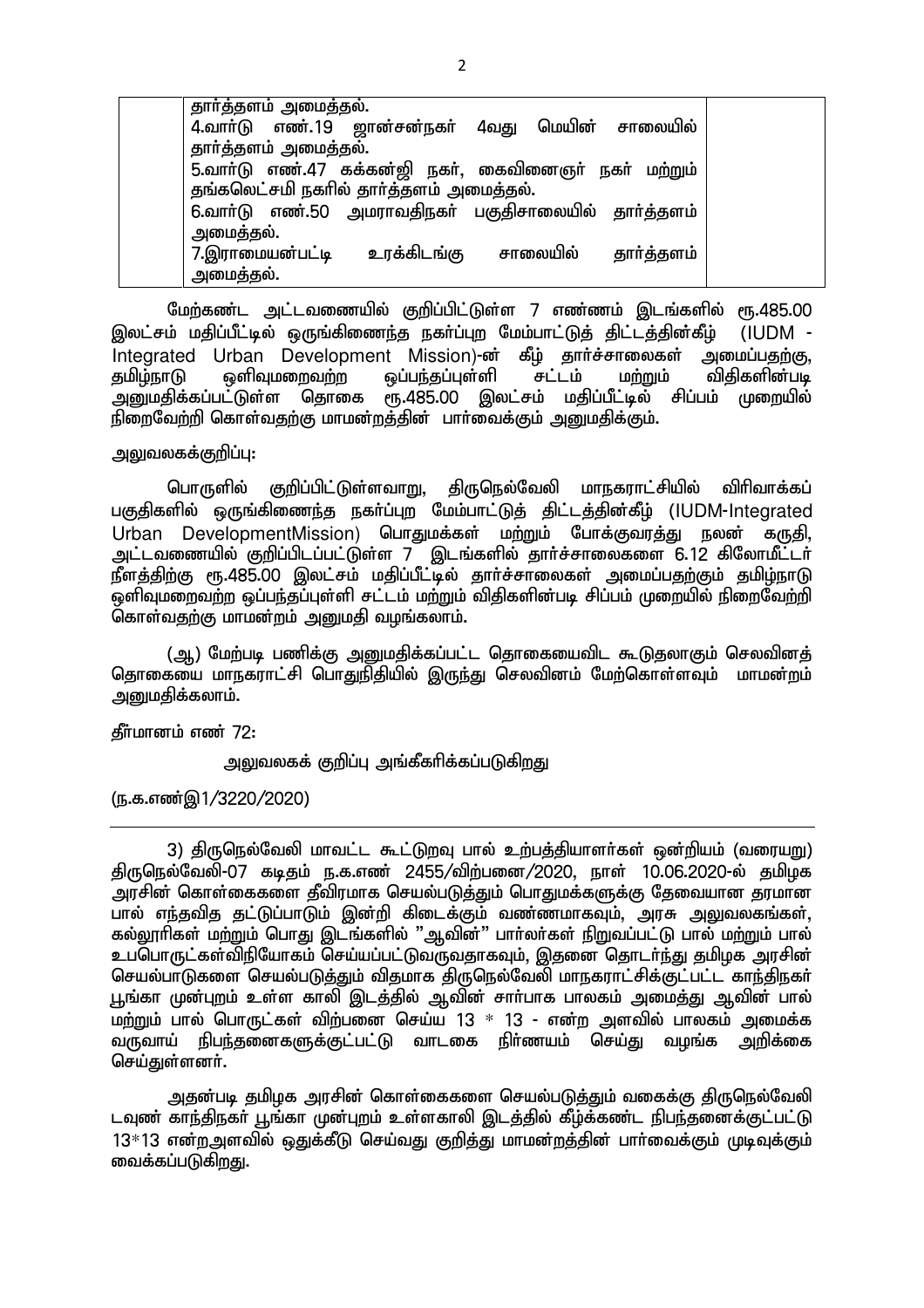நிபந்தனைகள்:

- 1) தற்போதைய சந்தை மதிப்பின் அடிப்படையில் ஒதுக்கீடு செய்யப்படவுள்ள கட்டிடத்திற்கான பரப்பளவிற்கு மாத வாடகை ரூ.1014/- எனநிர்ணயம் செய்யப்படும்.
- 2) திருநெல்வேலி மாநகராட்சி நிபந்தனைகளின்படி (எண் 12) குத்தகை காலத்தில் <u>ஒ</u>ப்படைக்கபபட்டிருக்கும் சொத்துக்ககள் முழுவதையும் அல்லது எந்தபாகமாவது மாகராட்சிக்கு தேவையானால் குத்தகைதாரா் எந்தவித தடையும் இன்றி எவ்வித இழப்பு தொகையும் கோராமல் மாநகராட்சியிடம் ஒப்படைத்துவிடவேண்டும் எனவும் இதில் மாநகராட்சி தீர்ப்பே முடிவானது.
- 3) இதற்கெனரூ.20/- பத்திரத்தில் ஒப்பந்த பத்திரம் தயாா் செய்து மாநகராட்சி வசம் <u>ஒ</u>ப்படைக்கப்படவேண்டும்.
- 4) கட்டிடத்திற்கானவாடகையினைபிரதிமாதம் 1ம் தேதிக்குள் செலுத்திவிடவேண்டும்.

### <u>அலுவலகக் குறிப்பு:</u>

பொருளில் கண்டுள்ளவாறு தமிழக அரசின் கொள்கைகளை செயல்படுத்தும் ்வகைக்கு திருநெல்வேலி டவுண் காந்திநகா் பூங்கா முன்புறம் உள்ளகாலி இடத்தில் 13 \*13 என்ற அளவில் ஆவின் பாலகம் அமைக்க குறிப்பிடப்பட்ட நிபந்தனைக்குட்பட்டு <u>கிரு</u>கெல்வேலி மாவட்ட கூட்டுறவு பால் உற்பத்தியாளா் ஒன்றியத்திற்கு ஒதுக்கீடு செய்வது குறித்து மாமன்றம் முடிவுசெய்யலாம்.

### கீர்மானம் எண் $73:$

அலுவலகக் குறிப்பு அங்கீகரிக்கப்படுக<u>ிறத</u>ு

4) திருநெல்வேலி மாநகராட்சியில் சீர்மிகு நகர திட்டத்தின் கீழ் பசுமையுடன் சாலை வகுப்பி அமைத்து அகலப்படுத்தி அழகுபடுத்தும் (சுடலை கோவில், பெருமாள்புரம் மற்றும்<br>சாரா குக்கா் கல்லூாி வரை) கிட்டப் பணியினை ரூ.13.45 கோடி மதிப்பீட்டில் சுக்கர் கல்லூரி வரை) திட்டப் பணியினை மேற்கொள்வதற்கு 9வது சீா்மிகு நகர இயக்குநா்கள் கூட்டத்தில் வாிசை எண் 3ல் தீா்மானிக்கப்பட்டதின் அடிப்படையிலும், நகராட்சி நிா்வாக ஆணையா், சென்னை அவர்களின் செயல்முறை ஆணை ந.க.எண் 14595/2018/IHSDP-3 நாள் 22.02.2020-ல் ரூ.13.45 கோடிக்கு நிா்வாக அனுமதி வழங்கப்பட்டதின்படியும், முதன்மைப் பொறியாளா் நகராட்சி நிா்வாக ஆணையா் அலுவலகம், சென்னை அவா்களின் செயல்முறை ஆணை<br>ஈ.க.எண் 4161/2020/DO2. ஈாள் 28.02.2020-ன்படி கொமில் ஈட்ப அமைகி ந.க.எண் 4161/2020/DO2, நாள் 28.02.2020-ன்படி தொழில் நுட்ப அனுமதி .<br>வமங்கப்பட்டதின் படியும் மேற்படி திட்டப்பணியினை மேற்கொள்வதற்கு ஒப்பந்தப்புள்ளி அறிவிப்பு எண் 25/2018-19/SCM-ன் படி அகில இந்திய அளவில் The New Indian Express ஆங்கில நாளிதழிலும், மாநில அளவில் தினத்தந்தி தமிழ் நாளிதழிலும் மற்றும் மாநில ஒப்பந்தப்புள்ளி செய்தி மலாிலும் 27.02.2020-ல் ஒப்பந்தப்புள்ளி அறிவிப்பு பிரசுரம் .<br>செய்யப்பட்டதின்படி மின்னணு மற்றும் மூடி முத்திரையிடப்பட்ட இரு உறை முறையிலான <u>ஓப்பந்தப்புள்ளிகள் பெறுவதற்கு 31.03.2020-ல் ஒப்பந்தப்புள்ளி கோரப்பட்டது. பின்னர்</u> .<br>25.03.2020ல் கொரானா (COVID-19) வைரஸ் நோய் தொற்று காரணமாக முழு ஊரடங்கு<br>பிறப்பிக்கப்பட்ட நிலையில் ஒப்பந்தப்புள்ளி பெறப்படும் நாள் 08.06.2020 வரை பிறப்பிக்கப்பட்ட நிலையில் ஒப்பந்தப்புள்ளி பெறப்படும் நாள் 08.06.2020 வரை நீட்டிக்கப்பட்டதில் மின்னணு முறையில் ஒப்பந்தப்புள்ளிகள் ஏதும் பெறப்படவில்லை. மூடி Kj;jpiuaplg;gl;l ,U ciw Kiwapyhd xg;ge;jg;Gs;spfs; (1)திரு.எஸ்.வெள்ளப்பாண்டி மற்றும் (2)திரு.எஸ்.வேலுச்சாமி ஆகிய இரண்டு<br>ஒப்பந்தக்காரர்களிடம் இருந்து ஒப்பந்தப்புள்ளிகள் பெறப்பட்டது. மேற்படி இரண்டு ஒப்பந்தக்காரா்களிடம் இருந்து ஒப்பந்தப்புள்ளிகள் பெறப்பட்டது. மேற்படி இரண்டு<br>ஓப்பந்தப்புள்ளிகளின் கொமில்நுட்ப ககுகிகள் குறிக்கு ஓப்பந்தப்புள்ளி கூா்ந்தாய்வுக் .<br>ஒப்பந்தப்பள்ளிகளின் தொழில்நுட்ப தகுதிகள் சுமுவால் 09.06.2020ல் திறக்கப்பட்டு கூர்ந்தாய்வு செய்யப்பட்டதில் திரு.எஸ்.வேலுச்சாமி <u>ஒ</u>ப்பந்ததாரரின் ஒப்பந்தப்புள்ளி தொழில் நுட்ப தகுதி தொடர்பான ஒப்பந்தப்பள்ளி நிபந்தனைகளை பூர்த்தி செய்யாததால் ஒப்பந்தப்புள்ளி கூர்ந்தாய்வுக் குழு கூட்ட<br>நடவடிக்கை நாள் 11.06.2020ன்படி மேற்படி ஒப்பந்ததாரரின் ஒப்பந்தப்புள்ளி நடவடிக்கை நாள் 11.06.2020ன்படி  $\sim$  மேற்படி நிராகரிக்கப்பட்டது. மீதமுள்ள ஒரே ஒரு ஒப்பந்தப்புள்ளியான திரு.எஸ்.வெள்ளப்பாண்டி ஒப்பந்ததாராின் ஒப்பந்தப்புள்ளி தொழில் நுட்ப தகுதி தொடா்பான நிபந்தனைகளை பூா்த்தி<br>செய்தமையால் திரு.எஸ்.வெள்ளப்பாண்டி ஒப்பந்ததாராின் விலை அட்டவணை செய்தமையால் திரு.எஸ்.வெள்ளப்பாண்டி ஒப்பந்ததாரரின் விலை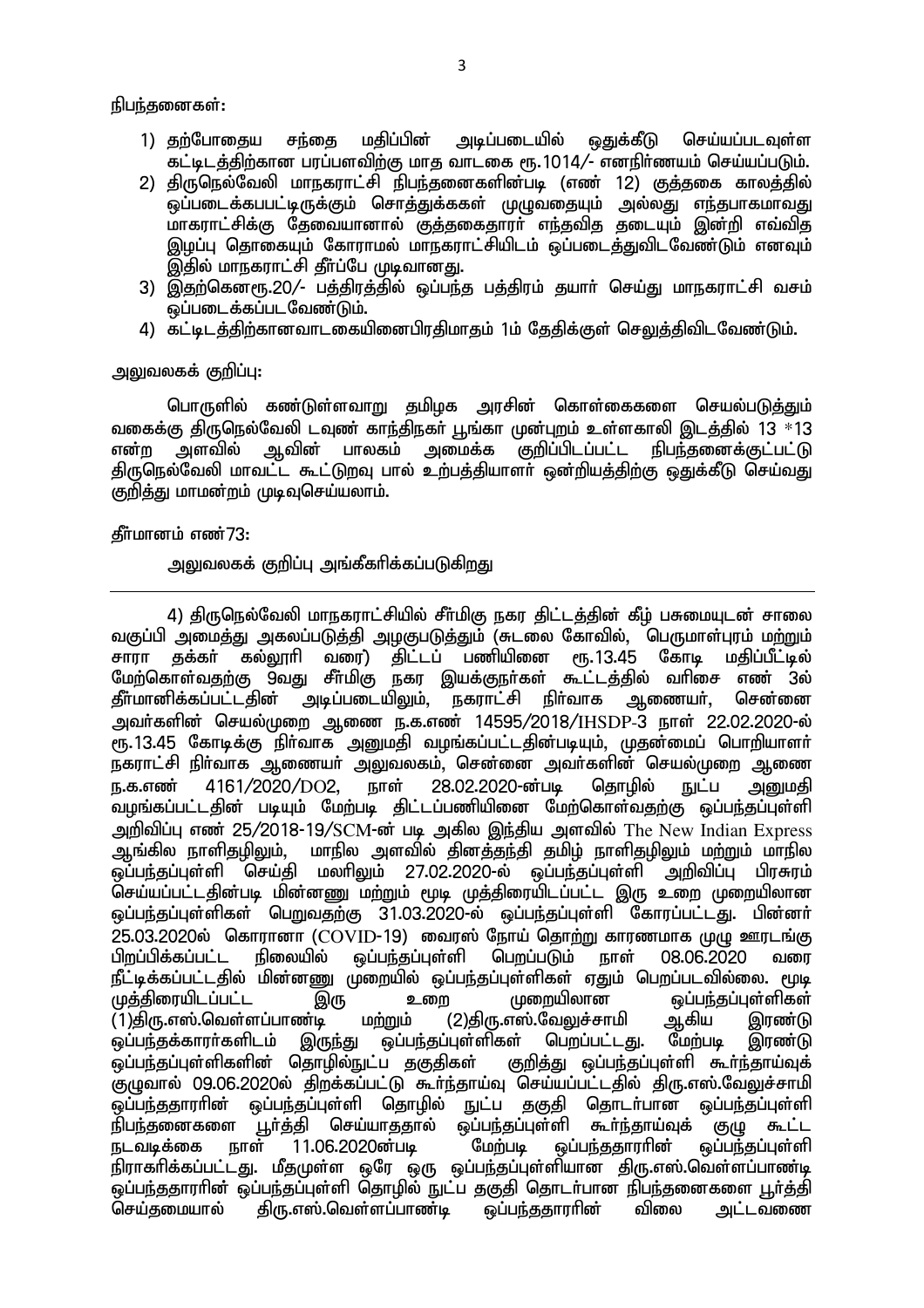15.06.2020 ம் தேதியன்று திறக்கப்பட்டு ஒப்புநோக்கு பட்டியல் தயார் செய்யப்பட்டு அதன் விபரம் வருமாறு:-

| வ.<br>எண் | பணியின் பெயா்                                                                                                                                                                              | பணியின் ஒப்பந்த<br>மதிப்பு | திரு.எஸ்.வெள்ளப்பாண்டி<br>ஒப்பந்ததாராின் ஒப்பந்த<br>மதிப்பு |
|-----------|--------------------------------------------------------------------------------------------------------------------------------------------------------------------------------------------|----------------------------|-------------------------------------------------------------|
|           | சீா்மிகு நகர திட்டத்தின் கீழ்<br>பசுமையுடன் சாலை வகுப்பி<br>அமைத்து அகலப்படுத்தி<br>பணிகள்<br>அழகுபடுத்தும்<br>செய்தல் (சுடலை கோவில்,<br>பெருமாள்புரம் மற்றும் சாரா<br>தக்கா் கல்லூாி வரை) | ரு. 12,92,20,622/-         | СПБ. 13,85,35,735/-                                         |
|           |                                                                                                                                                                                            |                            | $7.21\%$ மதிப்பீட்டை விட<br>அதிகம்                          |

லப்பந்தப்புள்ளி கூர்ந்தாய்வுக்குமு கிரு.எஸ்.வெள்ளப்பாண்டி லப்பந்ததாரர் வப்பந்தப்புள்ளியில் கொடுக்குள்ள கொகை 13.85.35.735/-ஆனது மகிப்பீட்டை விட 7.21 $\%$ அதிகமாக உள்ளதால் இது ஏற்கதக்கதல்ல என கருதி ஒப்பந்ததாரரை விலைகுறைப்பு பேச்சு வாா்த்தைக்கு அழைக்க 15.06.2020 அன்று கடிதம் அனுப்பப்பட்டது. அதன் பின்னா்<br>ஒப்பந்ததாரா் தமது 17.06.2020-ம் தேதிய கடிதத்தில், இவ்வலுவலகத்திலிருந்து ஒப்பந்ததாரா் தமது 17.06.2020-ம் தேதிய கடிதத்தில், இவ்வலுவலகத்திலிருந்து<br>விலைக்குறைப்பு பேச்சு வாா்த்தைக்கு அழைக்கப்பட்டதனை ஏற்று ஏற்கனவே பேச்சு வார்த்தைக்கு அழைக்கப்பட்டதனை ஏற்று ஏற்கனவே ஒப்பந்தப்புள்ளியில் கொடுத்த மதிப்பீட்டை விட 7.21 $\%$  அதிகமான விலைவிகிதத்திலிருந்து Fiwj;J kjpg;gPl;il tpl 4.95% mjpfkhd tpiytpfpjj;jpy; Nkw;gb gzpia nra;a  $\widetilde{\mathsf{scl}}$ ப்புக்கொண்டுள்ளார். திரு.எஸ்.வெள்ளப்பாண்டி ஒப்பந்ததாரரின் முதலாவது விலைக்குறைப்பு பேச்சுவார்த்தையில் கொடுத்துள்ள தொகை ரூ.13,56,17,043/- ஆனது மதிப்பீட்டை விட 4.95% அதிகமாக உள்ளதால் ஒப்பந்ததாரரை மீண்டும் விலைகுறைப்பு பேச்சு வார்த்தைக்கு அழைக்க<br>17.06.2020 அன்று கடிகம் அபைப்பப்பட்டகு. அகன் பின்னர் ஒப்பந்ககாார் கமகு 17.06.2020 அன்று கடிதம் அனுப்பப்பட்டது. அதன் பின்னா் ஒப்பந்ததாரா் தமது<br>19.06.2020-ம் கேகிய கடிகக்கில். இவ்வலவலகக்கிலிருந்து விலைக்குறைப்ப பேச்சு ,<br>கடிதத்தில், இவ்வலுவலகத்திலிருந்து விலைக்குறைப்பு பேச்சு<br>ப்பட்டதனை ஏ<u>ற்று தற்</u>போது மேற்படி பணிக்கு தேவையான வாா்த்தைக்கு அழைக்கப்பட்டதனை ஏ<u>ற்று</u> ுப்பு துறைக்கு அதைக்கைப்பட்டது.<br>பொருட்கள், குறிப்பாக எாிபொருள் மற்றும் வேலை ஆட்களுக்கான கூலி ஆகியவை சந்தையில் எதிா்பாராதவிதமாக அதிகமாகிவிட்டபடியால் மேலும் விலைக்குறைப்பு செய்ய இயலாது என <u>இறு</u>தியாகவும். முடிவாகவும் தெரிவிக்துள்ளார்.

எனவே, 19.06.2020-ம் தேதிய ஒப்பந்தப்புள்ளி கூர்ந்தாய்வுக் குழு கூட்ட நடவடிக்கையில் திரு.எஸ்.வெள்ளப்பாண்டி ஒப்பந்ததாரரின் இரண்டாவது விலைக்குறைப்பு பேச்சுவார்த்தைக்குப் பின் வரும் ஒப்பந்தப்புள்ளி மதிப்பு ரூ.13,56,17,043/- மதிப்பீட்டை விட  $4.95\%$  கூடுதலான ஒப்பந்தப்புள்ளியை மாமன்றம் முடிவு செய்யலாம் என பரிந்துரை செய்துள்ளதின்படி மாமன்றத்தின் அனுமதிக்கும் முடிவிற்கும்.

# அலுவலகக் குறிப்பு:

அ) மேற்படி, திருநெல்வேலி மாநகராட்சி - திருநெல்வேலி சீர்மிகு நகர (Smart City Limited) திட்டத்தின் கீழ் பசுமையுடன் சாலை வகுப்பி அமைத்து அகலப்படுத்தி <u>அழகுபடுத்து</u>ம் (சுடலை கோவில், பெருமாள்புரம் மற்றும் சாரா தக்கா் கல்லூரி வரை) பணி ுஞ்தியாவசியமான பணியாக இருப்பதாலும், திட்டப்பணியாக இருப்பதாலும், பொதுமக்கள் eyd; fUjp Nkw;gb gzpapid Nkw;nfhs;s Ntz;bapUg;gjhYk;> jkpo;ehL efh;g;Gw உள்ளாட்சிகளுக்கான பொறியியல் நடைமுறை நூல் தொகுப்பு-1, அத்தியாயம் 2, உட்பிரிவு  $2.7.2$ -ண்படி ஒப்பந்தப்புள்ளி முதல் அமைப்பில் கூட மதிப்பீட்டை விட 5 $\%$  வரை கூடுதலாக <u>பெறப்படும் ஒப்பந்தப்புள்ளிகளை ஒப்புக் கொள்வதற்கு மாமன்றம் அறைமதிக்கலாம் என</u> வழிவகை செய்யப்பட்டுள்ளதாலும், 19.06.2020-ம் தேதிய ஒப்பந்தப்புள்ளி கூா்ந்தாய்வுக் குழு<br>கூட்ட நடவடிக்கையில் கிரு.எஸ்.வெள்ளப்பாண்டி ஒப்பந்ததாராின இரண்டாவது கூட்ட நடவடிக்கையில் திரு.எஸ்.வெள்ளப்பாண்டி ஒப்பந்ததாரரின இரண்டாவது விலைக்குறைப்பு பேச்சுவார்த்தைக்குப் பின் வரும் ஒப்பந்தப்புள்ளி மதிப்பு ரூ.13,56,17,043/-மதிப்பீட்டை விட 4.95% கூடுதலான ஒப்பந்தப்புள்ளியை மாமன்றம் முடிவு செய்யலாம் என பரிந்துரை செய்துள்ளதின்படி மாமன்றம் ஓப்புக் கொண்டு அறைகிக்கலாம்.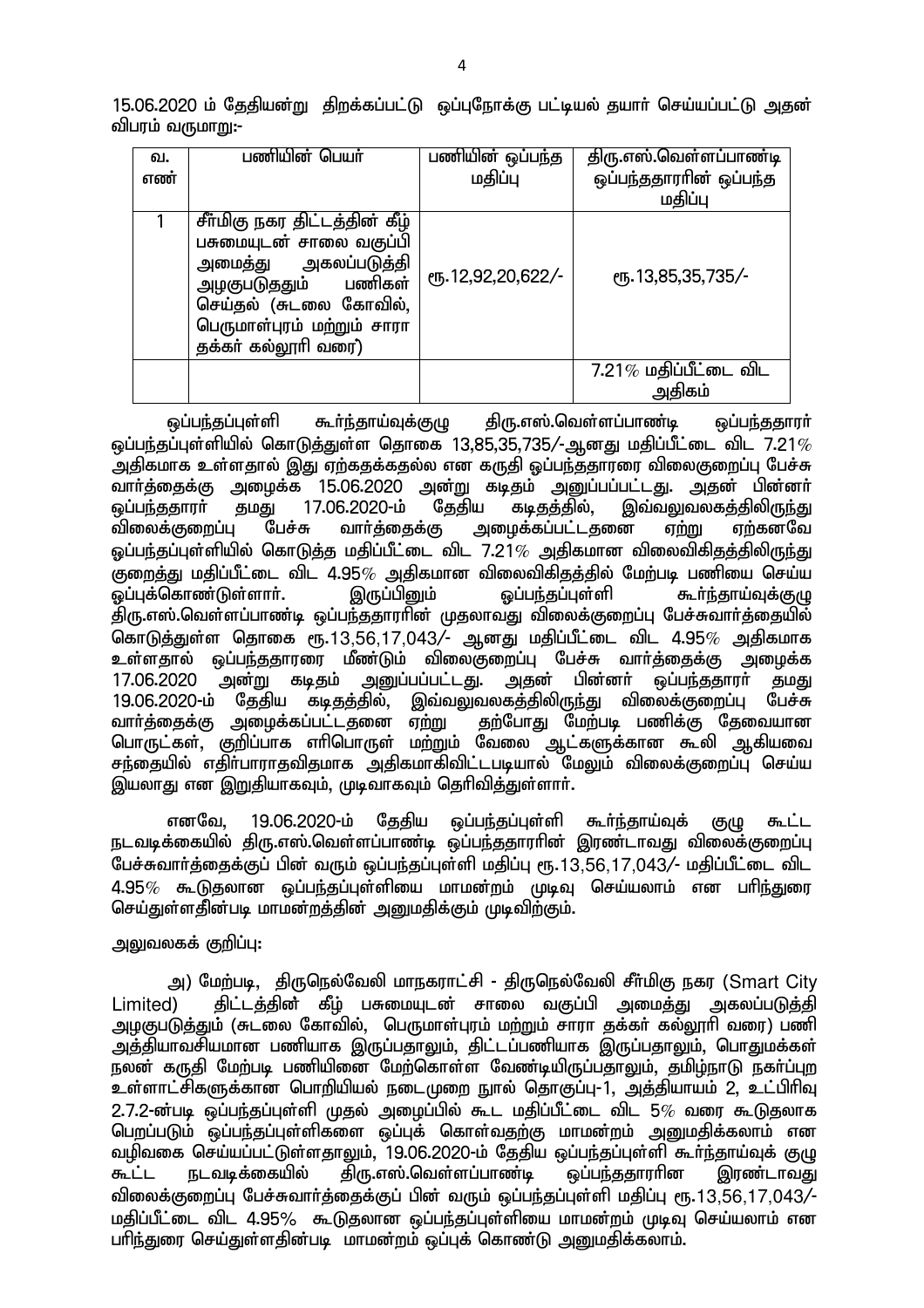ஆ) மேற்படி பணியின் மதிப்பிட்டுத் தொகை ரூ.1345.00 இலட்சத்திற்கு திருநெல்வேலி சீா்மிகு நகர திட்டத்தின் கீம் ஒதுக்கீடு செய்யப்பட்ட தொகை போக <u>கூடுத</u>லாகும் தொகையை மாநகராட்சி பொது நிதியிலிருந்து மேற்கொள்வதற்கும் மாமன்றம் அனுமதி வழங்கலாம்.

தீர்மானம் எண் 74:

அலுவலகக் குறிப்பு அங்கீகரிக்கப்படுகிறது

(டைபு.அ.எண். 25/2018-19/SCM)

5) திருநெல்வேலி மாநகராட்சியில் சீர்மிகு நகர திட்டத்தின் கீழ் மேற்கொள்ளப்படும் பணிகளுக்கு திட்டப்பணி மேலாண்மை ஆலோசனை நிறுவனம் (Project Management  $Consultancy$ ) தேர்வு செய்வதற்கு 7வது சீர்மிகு நகர இயக்குநர்கள் கூட்டத்தில் வரிசை எண் 15 நாள் 16.09.2019 அன்று தீர்மானிக்கப்பட்டதின் அடிப்படையில் மேற்படி திட்டப்பணி ஆலோசனை நிறுவனத்தை நியமனம் செய்யும் பணிகள் மேற்கொள்வ<u>தற்கு</u> ஒப்ப<u>ந்</u>தப்பள்ளி அறிவிப்பு எண்: 18/2018-19/SCM-ன் படி அகில இந்திய அளவில் The New Indian  $E$ xpress ஆங்கில நாளிதமிலும், மாநில அளவில் தினமணி தமிழ் நாளிதமிலும் 28.11.2019-ல் ஒப்பந்தப்புள்ளி அறிவி்ப்பு பிரசுரம் செய்யப்பட்டதின்படி மூடி முத்திரையிடப்பட்ட இரு<br>உறை முறையிலான ஒப்பந்தப்புள்ளிகள் பெறுவதற்கு 30.12.2019-ல் ஒப்பந்தப்புள்ளி உறை முறையிலான ஒப்பந்தப்புள்ளிகள் கோரப்பட்டது. பின்னா் நிா்வாக காரணங்களால் ஒப்பந்தப்புள்ளி பெறப்படும் நாள் 05.02.2020 வரை நீட்டிக்கப்பட்டதில் மூடி முத்திரையிடப்பட்ட இரு உறை முறையிலான xg;ge;jg;Gs;spfs;! )2\*M/s.Rudrabhisek Enterprises Limited, Chennai-40 (2)M/s.WAPCOS Limited, Chennai -101 (3)M/s.Wadia Techno-Engineering Serviced Ltd., Mumbai-400055 (4)M/s.URS Soott Wilson India Private Ltd., Haryana, (5)M/s.TRACTBEL Engineering Private Ltd., Haryana (6)M/s.Almondz Global Securities Limited, New Delhi-110020, (7)M/s.Darashaw & Company Private Limited, Chennai -34, (8)M/s.Egis India Consulting Engineers Private Limited, Gurgaon, Haryana -122001, (9) M/s.SMEC International Private  $L$ imited, Haryana -122015 ஆகிய ஒன்பது நிறுவனங்களிடம் இருந்து ஒப்பந்தப்புள்ளிகள் பெறப்பட்டது.

மேற்கண்டவாறு பெறப்பட்ட ஒன்பது ஒப்பந்தப்புள்ளிகளின் தொழில்நுட்ப தகுதிகள் குறித்து ஒப்பந்தப்புள்ளி கூர்ந்தாய்வுக் குழுவால் 06.02.2020ல் திறக்கப்பட்டு பரிசீலனை செய்யப்பட்டதில் (1)M/s.Rudrabhisek Enterprises Limited, Chennai-40 (2)M/s.WAPCOS Limited, Chennai -101 (3)M/s.Wadia Techno-Engineering Serviced Ltd., Mumbai-400055 (4)M/s.URS Soott Wilson India Private Ltd., Haryana, (5)M/s.TRACTBEL Engineering Private Ltd., Haryana (6)M/s.Almondz Global Securities Limited, New Delhi-110020 உயகிய நிறுவனங்களின் ஒப்பந்தப்புள்ளிகள் தொழில் நுட்ப தகுதி தொடர்பான ஒப்பந்தப்புள்ளி நிபந்தனைகளை பூர்த்தி செய்யாததால் ஒப்பந்தப்புள்ளி கூர்ந்தாய்வுக் குழு கூடட நடவடிக்கை நாள் 27.02.2020ன்படி மேற்படி நிறுவனங்களின் ஒப்பந்தப்புள்ளிகள் நிராகரிக்கப்பட்டது. மீதமுள்ள மூன்று ஒப்பந்தப்புள்ளியான  $(1)$ M/s.Darashaw  $\&$  Company Private Limited, Chennai -34, (2)M/s.Egis India Consulting Engineers Private Limited, Gurgaon, Haryana -122001, (3) M/s.SMEC International Private Limited, Haryana -122015 epWtdq;fspd; xg;ge;jg;Gs;spfs; njhopy; El;g jFjp njhlh;ghd epge;jidfis பூர்த்தி செய்தமையால் மேற்படி நிறுவனங்களின் விலை அட்டவணை 24.03.2020 ம்<br>கேகியன்று கிறக்கப்பட்டு லப்புநோக்கு பட்டியல் சுயார் செய்யப்பட்டு அகன் விபாம் ் ஒப்புநோக்கு பட்டியல் தயார் செய்யப்பட்டு <u>அ</u>தன் விபரம் வருமாறு:-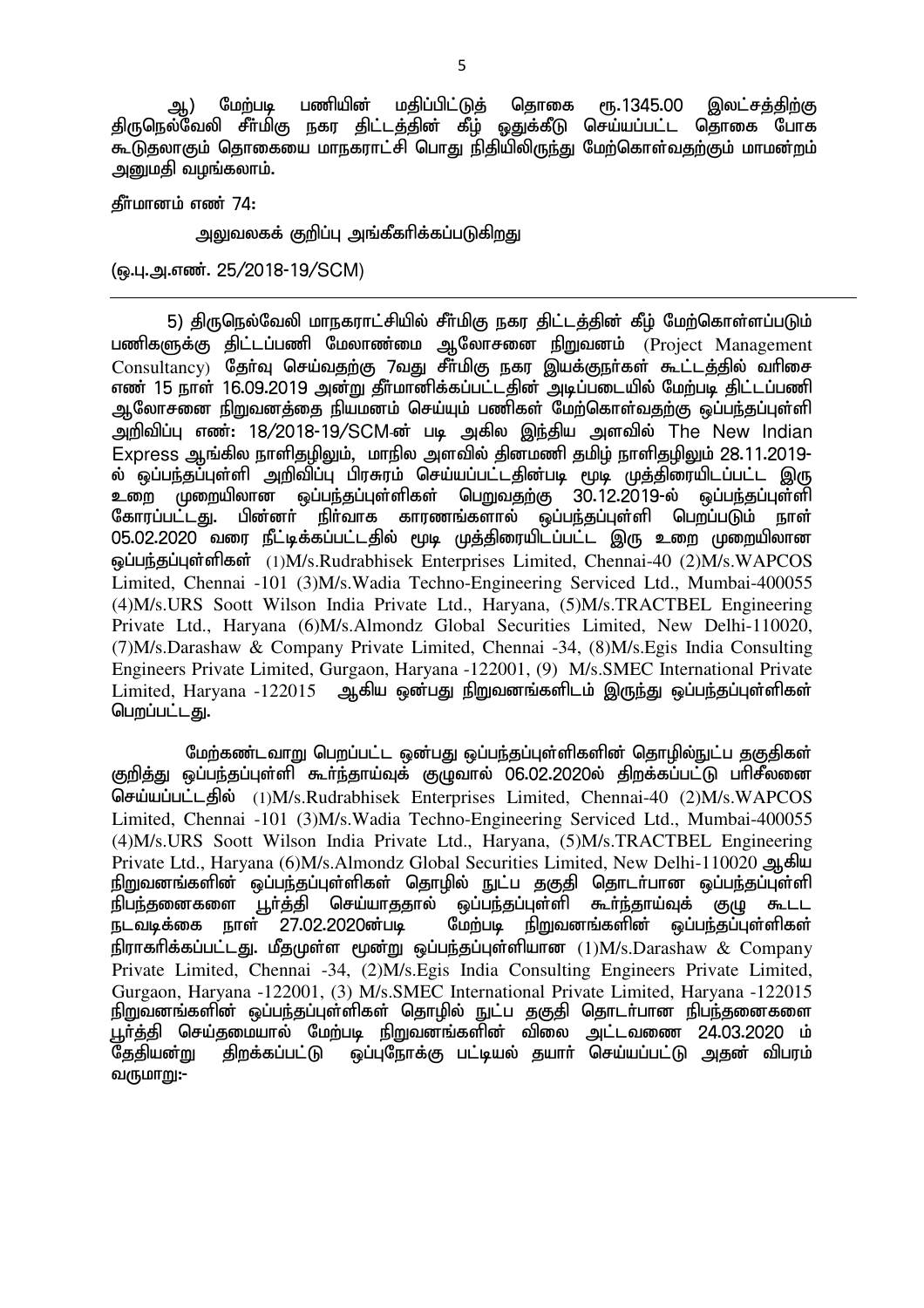| பணியின் பெயர்  |                                                                                                                                                  |                                       |                                              |                                   |                                              |         |        |
|----------------|--------------------------------------------------------------------------------------------------------------------------------------------------|---------------------------------------|----------------------------------------------|-----------------------------------|----------------------------------------------|---------|--------|
|                | சீர்மிகு நகர திட்டத்தின் கீழ் மேற்கொள்ளப்படும் பணிகளுக்கு திட்டப்பணி மேலாண்மை ஆலோசனை<br>நிறுவனம் (Project Management Consultancy) தேர்வு செய்வது |                                       |                                              |                                   |                                              |         |        |
| வ.<br>எண்      | <u>நிறுவனத்தின்</u><br>பெயர்                                                                                                                     | தொழில்<br>நுட்ப<br>மதிப்<br>பெண்<br>% | தொழில்<br>நுட்ப<br>மதிப்<br>பெண்கள்<br>(80%) | ஒப்பந்த மதிப்பு<br>ரூ.<br>கோடியில | ஒப்பந்த<br>மதிப்பு<br>மதிப்<br>பெண்<br>(20%) | மொத்தம் | ரேங்க் |
| $\mathbf{1}$   | $M/s$ . Darashaw &<br>Company Private<br>Limited, Chennai -<br>34                                                                                | 88.56                                 | 70.85                                        | 7,28,60,000/-                     | 19.13                                        | 89.98   |        |
| $\mathfrak{D}$ | M/s. Egis India<br>Consulting<br><b>Engineers Private</b><br>Limited, Gurgaon,<br>Haryana -122001                                                | 72.1                                  | 57.68                                        | 6,96,92,314/-                     | 20.00                                        | 77.68   | 2      |
| 3              | M/s.SMEC<br><b>International Private</b><br>Limited, Haryana -<br>122015                                                                         | 74.92                                 | 59.94                                        | 10,78,00,000/-                    | 12.93                                        | 72.87   | 3      |

<u>ஒப்பந்த</u>ப்புள்ளி கூர்ந்தாய்வுக்குழு மேற்கண்ட அட்டவணையில் கண்ட தொழில் நுட்ப  $\mu$ திப்பெண்கள் (80%) மற்றும் ஒப்பந்த மதிப்பு மதிப்பெண்கள் (20%) –ன் படி அதிக மதிப்பெண் பெற்று முதல் இடம் பெற்ற மெசர்ஸ் M/s.Darashaw & Company Private Limited, Chennai -34 நிறுவனம் ஒப்பந்தப்புள்ளியில் கொடுத்துள்ள தொகை ரூ.7,28,60,000/- ஆனது (சரக்கு மற்றும் சேவை வரி தவிர்த்து) அதிகமாக உள்ளதால் இது ஏற்கதக்கதல்ல என கருதி <u>ஒப்பந்ததாரரை விலைகுறைப்பு பேச்சு வார்த்தைக்கு அழைக்க 03.06.2020 அன்று கடிதம்</u> ு,<br>அறுப்பப்பட்டது. அதன் பின்னா் ஒப்பந்ததாரா் தமது 10.06.2020-ம் தேதிய கடிதத்தில், இவ்வலுவலகத்திலிருந்து விலைக்குறைப்பு பேச்சு வார்த்தைக்கு அழைக்கப்பட்டதனை ஏற்று  $\bar{\mathbf{r}}$ ராங்கள் தெரிவித்திருந்த விலைப்புள்ளி மிகவும் அதாவது சீர்மிகு நகர மொத்த தொகையில் 1 சதவீதத்தைவிட குறைவானதாகும். மேலும் திட்டம் செயல்முறைப்படுத்தும் கால அளவான மூன்று வருடங்களில் ஏற்படும் மாற்றத்தை எதிர்பார்த்து எங்களுடைய விலைப்புள்ளியை தெரித்துள்ளோம். நாங்கள் தெரிவித்திருந்த விலைப்புள்ளி மிகவும் சரியானதாகவும் மேலும் விலைக்குறைப்ப செய்ய இயலாது என தெரிவித்துள்ளது. இருப்பினும் ஒப்பந்தப்புள்ளி கூர்ந்தாய்வுக்குழு M/s.Darashaw & Company Private Limited, Chennai -34 நிறுவனத்தினை மீண்டும் இரண்டாவது விலைகுறைப்பு பேச்சு வார்த்தைக்கு அழைக்க 11.06.2020 அன்று கடிதம் அனுப்பப்பட்டது. அதன் பின்னா் ஒப்பந்ததாரா் தமது 19.06.2020-ம் தேதிய<br>கடிதத்தில், இவ்வலுவலகத்திலிருந்து விலைக்குறைப்பு பேச்சு வாா்த்தைக்கு கடிதத்தில், இவ்வலுவலகத்திலிருந்து விலைக்குறைப்பு பேச்சு வாா்த்தைக்கு<br>அழைக்கப்பட்டதனை ஏற்று நாங்கள் தொிவித்திருந்த விலைப்புள்ளி மிகவும் அதாவது நாங்கள் தெரிவித்திருந்த விலைப்புள்ளி மிகவும் அதாவது சீா்மிகு நகர மொத்த தொகையில் 1 சதவீதத்தைவிட குறைவானதாகும். மேலும் திட்டம்<br>செயல்முறைப்படுத்தும் கால அளவான மூன்று வருடங்களில் ஏா்படும் மாா்றக்கை செயல்முறைப்படுத்தும் கால அளவான மூன்று வருடங்களில் ஏற்படும் மாற்றத்தை<br>எகிா்பாா்க்கு எங்களுடைய விலைப்பள்ளியை கொிக்குள்குள்ளோம். நாங்கள் ு<br>தெரிக்குள்குள்ளோம். நாங்கள் தெரிவித்திருந்த விலைப்புள்ளி மிகவும் சரியானதாகவும் மேலும் விலைக்குறைப்பு செய்ய இயலாது என இறுதியாகவும், முடிவாகவும் தெரிவித்துள்ளது..

மேற்படி இரண்டாவது விலைக்குறைப்பு பேச்சுவார்த்தைக்கு பின்வரும் M/s.Darashaw & Company Private Limited, Chennai -34 நிறுவனத்தின் ஒப்பந்தப்புள்ளி<br>மதிப்பு ரூ.7,28,60,000/- என்பது (சரக்கு மற்றும் சேவை வரி தவிர்த்து) அதிகமாக மதிப்பு ரூ.7,28,60,000/- என்பது (சரக்கு மற்றும் சேவை வரி தவிர்த்து) அதிகமாக உள்ளதால் மேற்படி ஒப்பந்தப்புள்ளியினை முடிவு செய்வது குறித்து நகராட்சி நிா்வாக அணையரக அலுவலகத்தில் ஒப்புதல் பெற்று மேல்நடவடிக்கை தொடர 22.06.2020ம் தேதிய ் ஒப்பந்தப்புள்ளி கூர்ந்தாய்வுக் குமு கூட்ட நடவடிக்கையில் முடிவு செய்கிருப்பதின்படி மாமன்றத்தின் பார்வைக்கும் முடிவிற்கும்.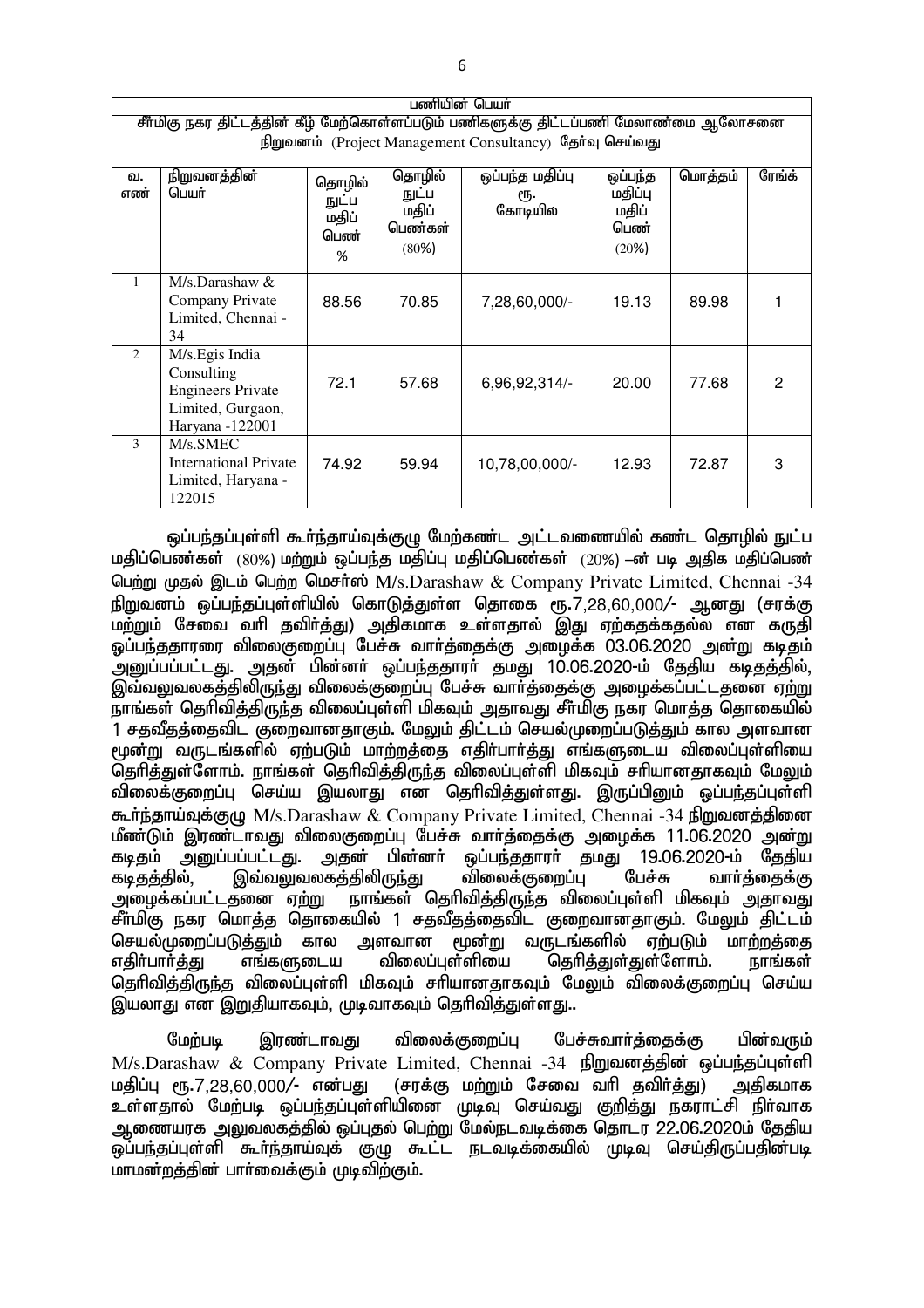### அலுவலகக் குறிப்பு:

அ) திருநெல்வேலி மாநகராட்சி - திருநெல்வேலி சீா்மிகு நகர (Smart Citv Limited) திட்டத்தின்` கீம் மேற்கொள்ளப்படும் பணிகளுக்கு திட்டப்பணி மேலாண்மை ஆலோசனை நிறுவனத்தினை (Project Management Consultancy) தேர்வு செய்யும் பணியானது மிகவும் .<br>அத்தியாவசியமான பணியாக இருப்பதாலும், திட்டப்பணிகளை விரைந்து செயல்படுத்த<br>வேண்டியிருப்பதாலும், இரண்டாவது விலைக்குறைப்பு பேச்சுவார்க்கைக்கு பின்வரும் வேண்டியிருப்பதாலும், இரண்டாவது விலைக்குறைப்பு பேச்சுவார்க்கைக்கு M/s.Darashaw & Company Private Limited, Chennai -34 நிறுவனத்தின் ஒப்பந்தப்புள்ளி<br>மதிப்பு ரூ.7.28.60.000/- என்பது (சரக்கு மற்றும் சேவை வரி கவிர்க்கு) அகிகமாக மதிப்பு ரூ.7,28,60,000/- என்பது (சரக்கு மற்றும் சேவை வரி தவிர்த்து) உள்ளதால் மேற்படி ஒப்பந்தப்புள்ளியினை முடிவு செய்வது குறித்து 22.06.2020ம் தேதிய <u>ஓப்பந்தப்புள்ளி கூர்ந்தாய்வுக் குமு கூட்டத்தில் முடிவு செய்திருப்பதின்படி நகராட்சி நிர்வாக</u> ் ஆணையரக <u>அலு</u>வலகத்தில் ஒப்புதல் பெ<u>ற்று</u> மேல்நடவடிக்கை தொடர மாமன்றம் அனுமதிக்கலாம்.

தீர்மானம் எண் 75:

அலுவலகக் குறிப்பு அங்கீகரிக்கப்படுக<u>ிறத</u>ு

(ஓ.பு.அ.எண். 18/2018-19/SCM)

6) திருநெல்வேலிமாநகராட்சி,மைய அலுவலக கட்டுப்பாட்டில் பணிபுரியும் தமிழ்நாடு முன்னாள் இராணுவ கழகத்தைச் சாா்ந்த பணியாளா்களுக்கு அரசாணை எண். 1115 பொதுத் ,<br>(முன்னாள் இராணுவத்தினா்) துறை நாள் 25.09.2015 மற்றும் தொழிலாளா் ஆணையா் அறிவிக்கை எண் Z3/9123/2020 நாள் 17.03.2020-இன்படி 01.04.2020 முதல் அகவிலைப்படி உயர்வுசெய்து வழங்குவதற்கு கீழ்க்கண்டவாறு ஊதியம் வழங்கக் கோரியுள்ள தமிழ்நாடு முன்னாள் இராணுவ கழக பொது மேலாளா் கடிதம் எண் TEXCO/1148/TNMW/Revised VDA 2020, dated 04.06.2020 கடிதம் மாமன்றத்தின் பார்வைக்கும் முடிவுக்கும்

| வ.  | பதவி  | தற்போது 1.4.2019 முதல் | 1.4.2020 முதல் கூடுதல் |
|-----|-------|------------------------|------------------------|
| எண் |       | வழங்கப்படும்           | அகவிலைப்படி            |
|     |       | அகவிலைப்படியுடன்       | அனுமதித்து வழங்கப்பட   |
|     |       | கூடிய ஊதியம்           | வேண்டிய ஊதியம்         |
|     |       | (மாதம் ஒன்றிற்கு)      | (மாதம் ஒன்றிற்கு)      |
|     | காவலா | СПБ. 16639/-           | СПБ. 19239/-           |
|     |       |                        |                        |

அலுவலககுறி**ப்**பு

தமிழ்நாடு முன்னாள் இராணுவத்தினா் கழக பொது மேலாளா் கடிதம் எண் TEXCO/1148/TNMW/Revised VDA 2020, dated 04.06.2020-ல் தெரிவித்துள்ளபடி திருநெல்வேலி மாநகராட்சியில் ஒப்பந்த அடிப்படையில் பணிபுரியும் முன்னாள் இராணுவக்கினர் கழகத்தைச் சார்ந்த 18 பாதுகாவலர்களுக்கு (Security Guard) வழங்கப்படும் அகவிலைப்படியுடன் கூடிய மாத ஊதியத்தினை ரூ.16639/— லிருந்து ரூ.19239/— ஆக உயர்த்தி <u>ஊகிய</u>ம் வமங்கவம். மேற்கண்ட காலக்கில் பணிபரிந்த பணியாளர்களுக்கு நிலுவை கொகை  $01.04.2020$  முதல் வழங்கவும் மாமன்றம் அனுமதிக்கலாம்.

கீர்மானம் எண் 76:

அலுவலகக் குறிப்பு அங்கீகரிக்கப்படுகிறது

(சி3/990/2010-மை.அ)

7) திருநெல்வேலி மாநகராட்சி வார்டு எண் 25-ல் அமைந்துள்ள பாளையங்கோட்டை பேருந்து நிலையத்தினை சீா்மிகு நகரத்திட்டத்தின் கீழ் ரூ.13.08 மதிப்பீட்டில் மேம்படுத்தும் பணி விரைவில் மேற்கொள்ளப்பட உள்ளது. எனவே மேற்படி பேருந்து நிலையத்தில்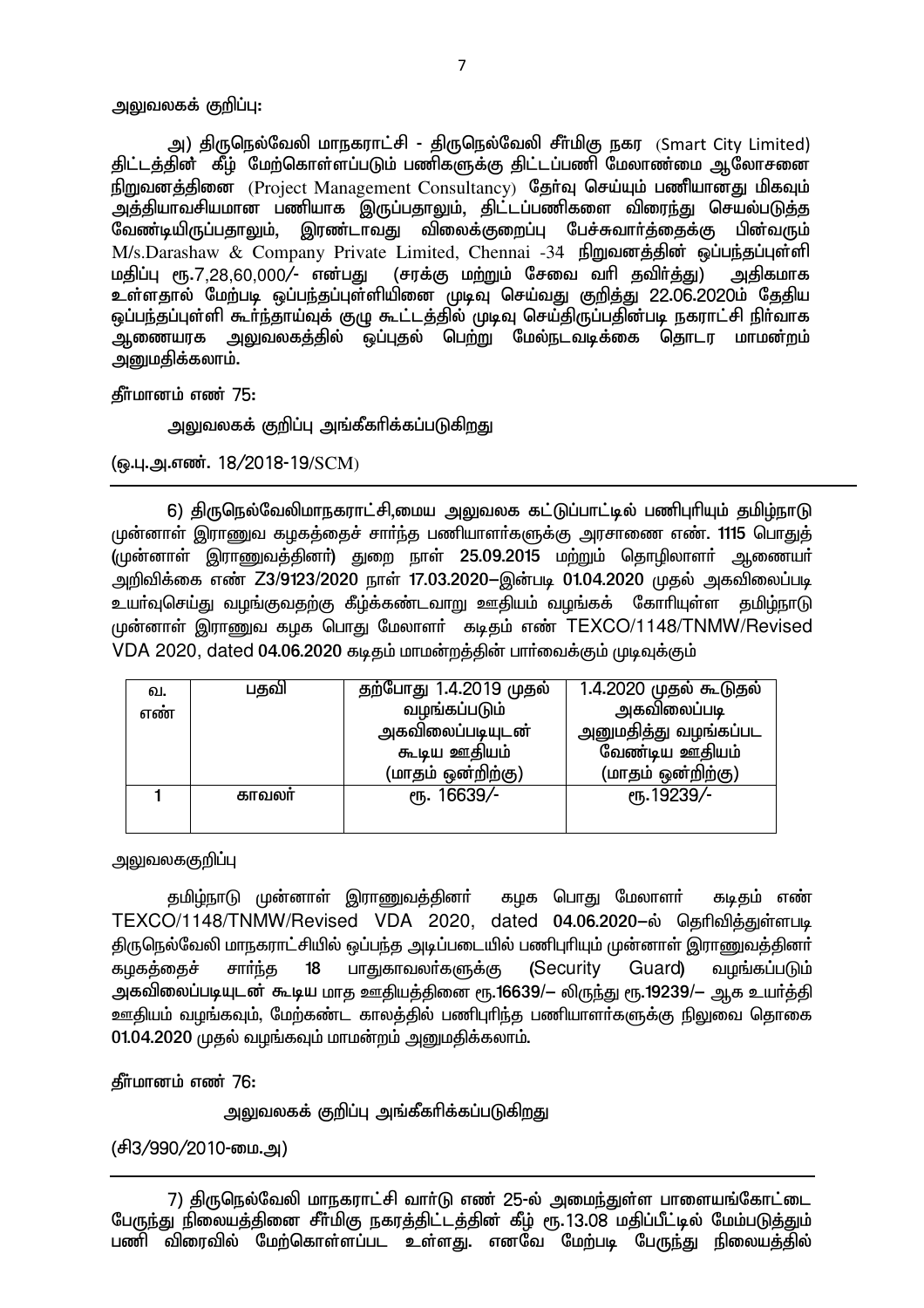அபிவிருத்திப் பணிகள் மேற்கொள்வதற்கு ஏதுவாக அப்பகுதியில் உள்ள வணிக வளாக கடைகள், துணை மேயர் குடியிருப்பு, நவீன கட்டண கழிப்பிடங்கள். பொது மக்கள் காத்திருக்கும் ஷெட்டுகள், பேருந்து நிலைய சுற்றுச்சுவர் மற்றும் சிறிய மணிக்கூண்டு கோபுரம் ஆகியவைகளை இடித்து அப்புறப்படுத்தும் பணிக்கு ஆகும் செலவினத் தொகைக்கு மதிப்பீட்டில் வழிவகை செய்யப்பட்டுள்ளது. எனவே மேற்படி பேருந்து நிலைய பகுதியில் உள்ள மேற்குறிப்பிட்ட கட்டிடங்களை இடித்து அப்புறப்படுத்திட மாமன்ற அறுமதிக்கு

## அலுவலகக் குறிப்பு

பொருளில் கண்ட விபரப்படி, வாா்டு எண் 25-ல் அமைந்துள்ள பாளையங்கோட்டை பேருந்து நிலையத்தினை சீா்மிகு நகரத் திட்டத்தின் கீழ் ரூ. 13.08 கோடி மதிப்பீட்டில் மேம்படுத்தும் பணி விரைவில் மேற்கொள்ளப்பட உள்ளது. எனவே மேற்படி பேருந்து நிலையத்தில் அபிவிருத்திப் பணிகள் மேற்கொள்வதற்கு எதுவாக அப்பகுதியில் உள்ள .<br>வணிக வளாக கடைகள், துணை மேயா் குடியிருப்பு, நவீன கட்டண கழிப்பிடங்கள், பொது <u>மக்கள் காத்திருக்கும் ஷெட்டுகள், பேருந்து நி</u>லைய சுற்றுச்சுவா் மா்றும் சிறிய க்கை... - - - <u>- து.கு. - கு - - - , காண்</u><br>மணிக்கூண்டு கோபுரம் ஆகியவைகளை இடித்து அப்புறப்படுத்த வேண்டிய அவசியம் ஏற்பட்டுள்ளது. மேற்படி `கட்டிடங்களை `இடித்து அப்புறப்படுத்தும் பணிக்கு ஆகும்<br>செலவினக் கொகைக்கு மகிப்பீட்டில் வமிவகை செய்யப்பட்டுள்ளகு. எனவே மேற்படி செலவினக் தொகைக்கு மகிப்பீட்டில் வமிவகை செய்யப்பட்டுள்ளது. பேருந்து நிலையப் பகுதியில் உள்ள மேற்குறிப்பிட்ட கட்டிடங்களை இடித்து அப்புறப்படுத்திட மாமன்ற அனுமதி வழங்கலாம்.

கீர்மானம் எண் $77:$ 

அலுவலகக் குறிப்பு அங்கீகரிக்கப்படுகிறது

(இ1/2950/20-பாளை)

8) திருநெல்வேலி மாநகராட்சி வார்டு எண் 24-ல் அமைந்துள்ள பாளையங்கோட்டை நேருஜி சிறுவர் கலையரங்கத்தில் சீர்மிகு நகரத் திட்டத்தின் கீழ் ரூ.11.97 கோடி மதிப்பீட்டில் அபிவிருத்திப் பணிகள் விரைவில் மேற்கொள்ளப்பட உள்ளது. எனவே மேற்படி நேருஜி ...<br>கலையரங்க பழைய மற்றும் பழுதடைந்த நிலையில் உள்ள கட்டிடம், சுற்றுச்சுவா் மற்றும் <u>அப்பகுதியில் உள்ள சிறிய கட்டிடம் ஆகியவைகளை இடித்து அப்புறப்படுத்த</u> வேண்டிய .<br>அவசியம் எற்பட்டுள்ளது. மேற்படி கட்டிடங்களை இடிக்கு அப்புறப்படுக்கும் பணிக்கு ஆகும். .<br>செலவினத் தொகைக்கு மதிப்பீட்டில் வழிவகை செய்யப்பட்டுள்ளது. எனவே மேற்படி <u>நேரு</u>ஜி சிறுவா் கலையரங்கம் அமைந்துள்ள பகுதியில் உள்ள மேற்குறிப்பிட்ட கட்டிடங்களை இடித்து அப்புறப்படுத்திட மாமன்ற அனுமதிக்கு

<u>அலு</u>வலகக் குறிப்பு:

பொருளில் கண்ட விபரப்படி, வாா்டு எண் 24-ல் அமைந்துள்ள பாளையங்கோட்டை நேருறி சிறுவர் கலையரங்கக்கில் சீர்மிகு நகரக் கிட்டக்கின் கீழ் ரூ.11.97 கோடி மகிப்பீட்டில் அபிவிருக்கிப் பணிகள் விரைவில் மேற்கொள்ளப்பட உள்ளது. எனவே மேற்படி நேருஜி கலையரங்க பழைய மற்றும் பழுதான கட்டிடம், சுற்றுச்சுவர் மற்றும் அப்பகுதியில் உள்ள சிறிய கட்டிடம் ஆகியவைகளை இடித்து அப்புறப்படுத்த வேண்டிய அவசியம் ஏற்பட்டுள்ளது. மேற்படி கட்டிடங்களை இடித்து அப்புறப்படுத்தும் பணிக்கு ஆகும் செலவினத் தொகைக்கு மகிப்பீட்டில் வமிவகை செய்யப்பட்டுள்ளது. எனவே மேற்படி நேருறி சிறுவா் கலையாங்கம் .<br>அமைந்துள்ள பகுதியில் உள்ள மேற்குறிப்பிட்ட கட்டிடங்களை இடித்து அப்புறப்படுத்திட  $m$ மாமன்ற அனுமதி வழங்கலாம்.

கீர்மானம் எண் $78:$ 

அலுவலகக் குறிப்பு அங்கீகரிக்கப்படுகிறது

(இ1/2951/20-பாளை)